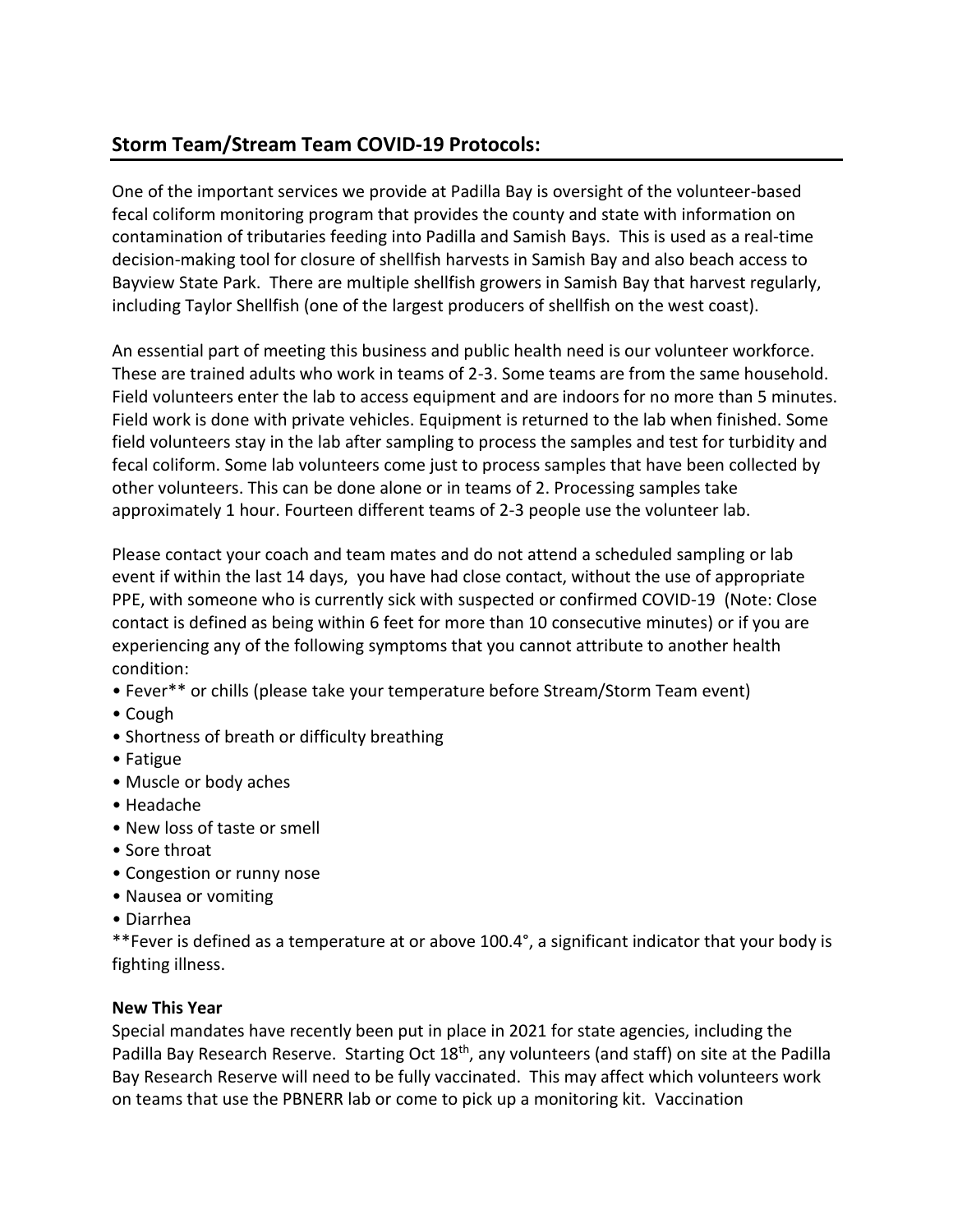documentation will be requested. The Skagit Conservation District currently does not have a vaccination mandate, however, face masks and 6' social distancing are required.

### **Field Procedures**

1. Before leaving your house or prior to arriving to pick up your monitoring kit or to meet up with your teammates, please take your temperature and wash your hands 20 seconds with soap and water or sanitize hands.

2. Teammates should all drive separately in their own personal vehicle to each monitoring station **unless** from the same household or fully vaccinated (and wear mask).

- 3. Face masks are required to be worn while sampling in the field.
- 4. Avoid touching eyes, mouth and face.
- 5. Maintain 6-feet of physical distancing.

6. Please limit to just one person if possible, when dropping off collected samples at the Padilla Bay lab or a Wastewater Treatment Plant. **If you are on a team that drops samples off at a Wastewater Treatment Plant, your team coach will advise you of any special protocols you will need to be aware of.** 

7. Sanitizer and disposable gloves will be provided in your monitoring kit. Please dispose of gloves and mask (if disposable) in garbage if used. Wash hands for 20 seconds with soap and water or sanitize hands.

## **Laboratory Procedures (Padilla Bay Research Reserve)**

- Locate additional PPE and sanitizing equipment on the lab counter near the telephone if needed. At a minimum, gloves, paper towels, soap and container to make a warm soap water solution, a bottle of 70% ethanol. The spray bottle with sanitizing liquid will remain on the table in the entrance.
- Be hyper-cautious and avoid any area or work that puts you at physical risk.
- Restrict your use of shared facilities (restroom, lobby space) to the greatest extent possible.
- Avoid or minimize touching all surfaces if possible and assume common surfaces may carry the virus (i.e., restrooms, door handles). Wash hands frequently.
- Wear a cloth mask regardless of vaccination status and open the window when there are 2 or more people in the volunteer lab. (Always wash your hands immediately after taking off gloves and or touching your mask)
- Stop work, leave the area, reassess the situation, and check in with your coach if you cannot maintain safety, physical distancing or if an unknown or unnecessary health risk is present.

# **Clean-up after lab use**

• Clean and sanitize handheld gear (tub handles, sampling pole, clipboard, pencils, meter, cooler, etc.) with gel, alcohol or wipes after use. In most cases soap and water wash will also work (i.e., clean the equipment without damaging it). Allow equipment to fully dry between uses.